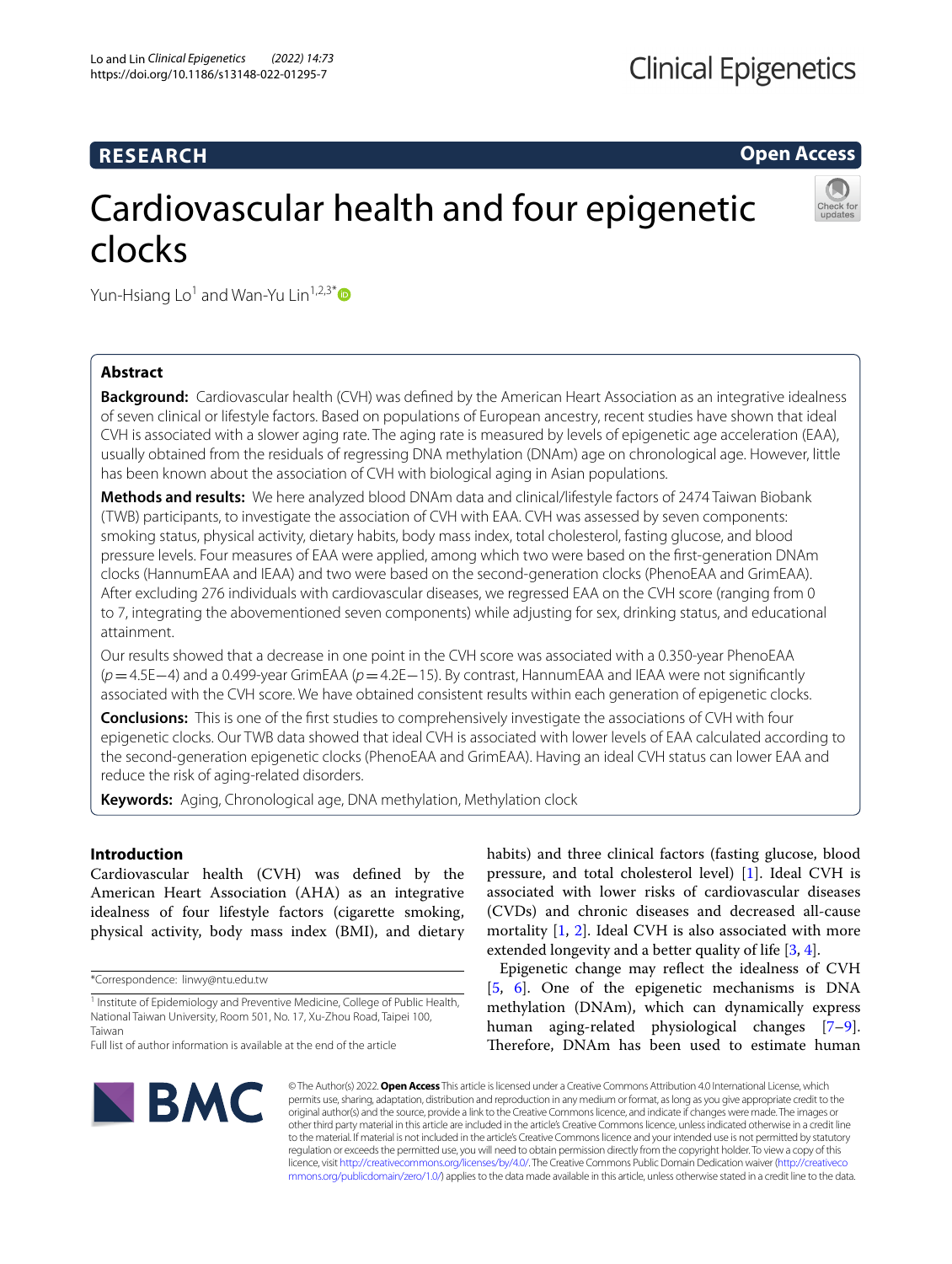biological age [\[9](#page-8-7)[–13\]](#page-8-8). Epigenetic age (i.e., the so-called DNAm age/clock) measures biological age to predict people's healthspan and lifespan. For example, Hannum et al. constructed a DNAm age estimator (i.e., the so-called "Hannum's clock") from whole-blood samples by selecting 71 cytosine-phosphate-guanine (CpG) sites that are highly predictive of chronological age [\[10](#page-8-9)]. Horvath further developed a multi-tissue DNAm clock with an average of 96% correlation between the DNAm age and chronological age [[11\]](#page-8-10). Horvath used the elasticnet regularized regression [\[14](#page-8-11)] to select 353 CpGs by regressing a transformed version of chronological age on 21,369 CpG sites. These CpGs were therefore used to form a DNAm age (i.e., the so-called "Horvath's clock") [[11\]](#page-8-10). Horvath showed that an average of 36 years of age acceleration was observed in 20 diferent cancer types  $[11]$  $[11]$ .

Hannum's clock and Horvath's clock are regarded as the frst-generation DNAm clocks because they are predictive of chronological age  $[15, 16]$  $[15, 16]$  $[15, 16]$  $[15, 16]$  $[15, 16]$ . The second-generation DNAm clocks, on the other hand, aim to estimate biological age that can better refect disease morbidity and mortality [\[15](#page-8-12)[–17\]](#page-8-14). For example, Levine et al. used a two-step approach to develop the "PhenoAge" [\[12](#page-8-15)]. They first selected 9 biomarkers and chronological age by regressing the hazard of aging-related mortality on 43 candidate markers (including 42 clinical biomarkers and chronological age) through a regularized Cox regression model. These 9 biomarkers and chronological age were then aggregated into a "phenotypic age," reflecting one's physiological conditions better than chronological age [[12,](#page-8-15) [16\]](#page-8-13). In the second step, Levine et al*.* selected 513 CpGs from 20,169 CpGs as predictors of the phenotypic age. A weighted average of these 513 CpGs formed a DNAm clock (i.e., the so-called "PhenoAge") [\[12](#page-8-15)].

Another second-generation DNAm clock is "GrimAge" [[13\]](#page-8-8). A total of 7 DNAm-based surrogate markers of plasma proteins and smoking pack-years were found to be associated with time-to-death. These eight sets of surrogate markers were based on 1,030 unique CpGs. GrimAge was developed by aggregating the information of these 1,030 CpGs. Therefore, GrimAge is highly predictive of disease mortality and can refect more aging-related physiological conditions [\[17\]](#page-8-14).

Epigenetic age acceleration (EAA) is a novel measure to evaluate human aging rate, usually quantifed by the residuals of regressing DNAm age on chronological age [[18–](#page-8-16)[21](#page-8-17)]. In this way, the EAA calculation will be robust to diferent measurement platforms and normalization methods [[18](#page-8-16)[–21](#page-8-17)]. A positive EAA implies that an individual is aging faster than the expected aging rate regarding his/her chronological age. Recent studies have shown that ideal CVH is associated with lower EAA in European ancestry populations [\[5,](#page-8-4) [6\]](#page-8-5). However, little has been known about the association of CVH with biological aging in Asian people.

Here, we investigated the association of ideal CVH with four measures of EAA based on the DNAm data from 2474 Taiwan Biobank (TWB) participants. Two measures of EAA were calculated according to the frstgeneration DNAm clocks, among which HannumEAA was estimated from Hannum's clock [\[11](#page-8-10)] and IEAA was obtained from Horvath's clock [[10\]](#page-8-9). The other two measures of EAA were calculated according to the second-generation DNAm clocks, among which PhenoEAA was gauged from PhenoAge [[12\]](#page-8-15) and GrimEAA was calculated from GrimAge [\[13\]](#page-8-8). We obtained four measures of EAA by uploading the DNAm data to the online DNAm Age Calculator created by Horvath's laboratory [\(https://dnamage.genetics.ucla.edu/](https://dnamage.genetics.ucla.edu/new) [new\)](https://dnamage.genetics.ucla.edu/new). Similar to previous studies [\[5](#page-8-4), [6](#page-8-5)], after excluding participants with extreme EAA levels and participants diagnosed with CVDs or leukemia, we regressed EAA (the response variable) on the CVH score (the explanatory variable)  $[1]$  $[1]$  while adjusting for sex, drinking status, and educational attainment. We aimed to test the associations of the CVH scores with EAA among Asian individuals without CVDs.

Both the 7-point and 14-point scales of the CVH score were applied according to the defnition from the AHA [[1\]](#page-8-0). However, the scoring criteria of BMI and ideal diet behaviors were adjusted to accommodate the standards of Asians (will be described in ["Methods"](#page-5-0) section). Because only $\sim 60\%$  of the 2474 TWB participants provided their dietary habits, we also calculated 6-point and 12-point CVH scores by excluding the component of "ideal diet" (will be described in ["Methods"](#page-5-0) section).

#### **Results**

Table [1](#page-2-0) presents the basic characteristics of the 2,474 TWB participants stratifed by tertiles of GrimEAA. The results stratified by tertiles of PhenoEAA, IEAA, and HannumEAA were shown in Additional fle [1](#page-7-0): Tables S1–S3, respectively. Participants were aged from 30 to 70 years. All seven components of the CVH score demonstrated signifcantly diferent distributions across the three GrimEAA tertile groups (*p*<0.05, Table [1](#page-2-0)).

The percentage of "ideal BMI" was larger in the lowest tertile (T1) than in the second (T2) or the highest tertile (T3) of GrimEAA ( $p < 0.001$ , Table [1\)](#page-2-0). Similar results were also observed in PhenoEAA (*p*<0.001, Additional fle [1](#page-7-0): Table S1), IEAA (*p*<0.01 between T1 and T3, Additional fle [1](#page-7-0): Table S2), and HannumEAA (*p*<0.01 between T1 and T2,  $p < 0.001$  between T1 and T3, Additional file [1](#page-7-0): Table S3). These results showed that an increased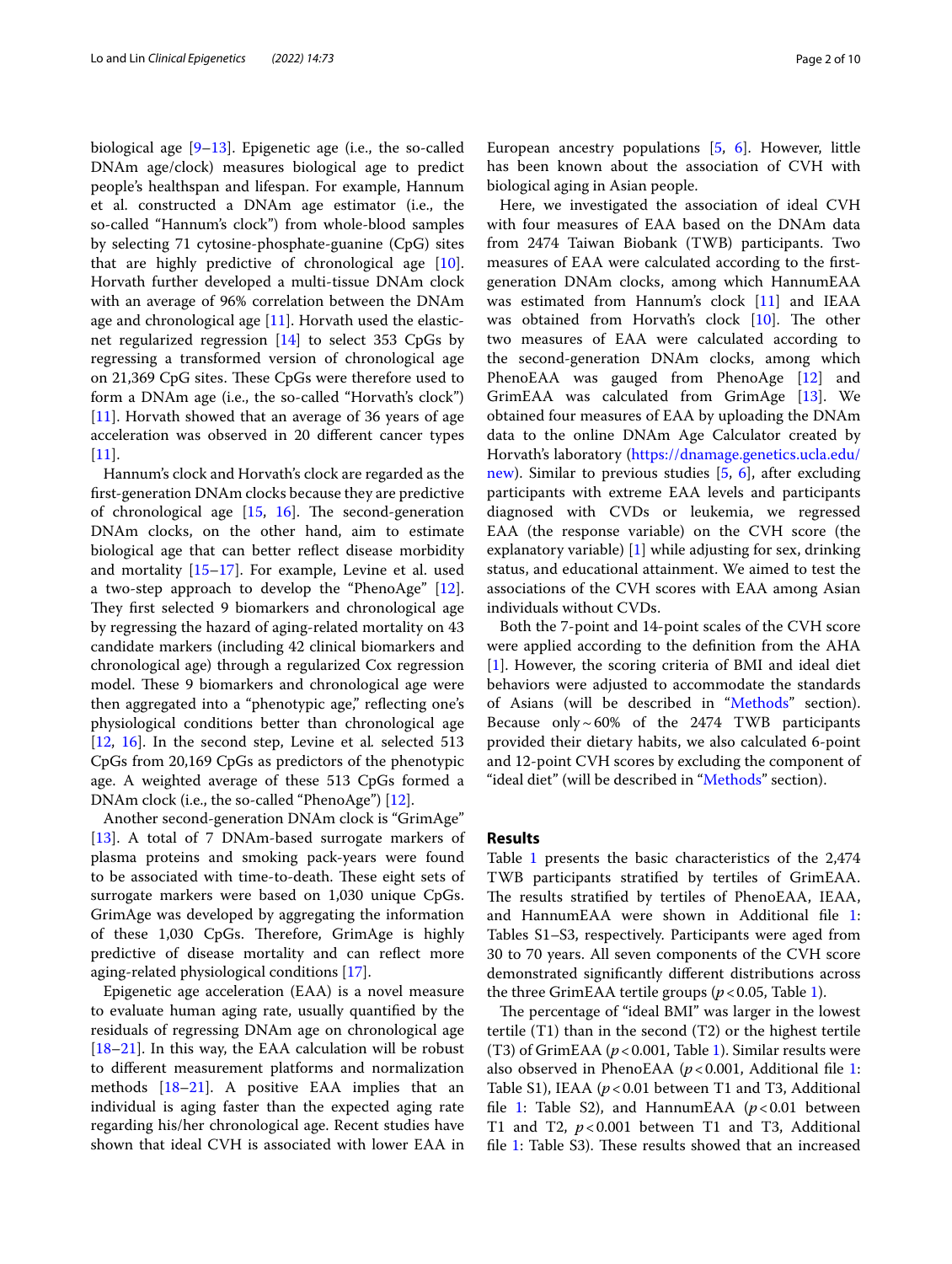|                                               | Overall                  | GrimEAAT1<br>$(< -1.64 \text{ years})^{\text{Ref}}$ | GrimEAA T2 $(-1.64$ to<br>$0.88$ years) | GrimEAA T3 $(>0.88$ years) |
|-----------------------------------------------|--------------------------|-----------------------------------------------------|-----------------------------------------|----------------------------|
| $N$ (male %)                                  | 2474 (50.24%)            | 825 (27.39%)                                        | 824 (48.18%)***                         | 825 (75.15%)***            |
| Chronological age (standard<br>deviation, SD) | 49.76 (11.08)            | 50.52 (10.98)                                       | 48.63 (11.02)***                        | 50.12 (11.16)              |
| Education (%)                                 |                          |                                                     |                                         |                            |
| Illiterate                                    | $5(0.20\%)$              | 2(0.24%)                                            | 3 (0.36%)                               | $0(0.00\%)$                |
| No formal education but<br>literate           | 2(0.08%)                 | $1(0.12\%)$                                         | $1(0.12\%)$                             | $0(0.00\%)$                |
| Primary school graduate                       | 95 (3.84%)               | 33 (4.00%)                                          | 27 (3.28%)                              | 35 (4.24%)                 |
| Junior high school graduate                   | 137 (5.54%)              | 49 (5.94%)                                          | 43 (5.22%)                              | 45 (5.45%)                 |
| Senior high school graduate                   | 718 (29.02%)             | 242 (29.33%)                                        | 223 (27.06%)                            | 253 (30.67%)               |
| College graduate                              | 1254 (50.69%)            | 413 (50.06%)                                        | 433 (52.55%)                            | 408 (49.45%)               |
| Master's or higher degree                     | 261 (10.55%)             | 84 (10.18%)                                         | 94 (11.41%)                             | 83 (10.06%)                |
| 7 components of the CVH score (%)             |                          |                                                     |                                         |                            |
| Smoking status-never                          | 1614 (65.24%)            | 693 (84.00%)                                        | 598 (72.48%)***                         | 323 (39.15%)***            |
| Smoking status-former <sup>a</sup>            | 312 (12.61%)             | 47 (5.70%)                                          | 89 (10.79%)***                          | 176 (21.33%)***            |
| Smoking status-current                        | 283 (11.44%)             | 16 (1.94%)                                          | 29 (3.52%)                              | 238 (28.85%)***            |
| Ideal BMIb                                    | 1240 (50.12%)            | 508 (61.58%)                                        | 420 (50.91%)***                         | 312 (37.82%)***            |
| Ideal physical activity <sup>c</sup>          | 1092 (44.14%)            | 389 (47.15%)                                        | 347 (42.06%)*                           | 356 (43.15%)               |
| Ideal cholesterol level <sup>d</sup>          | 1444 (58.37%)            | 441 (53.45%)                                        | 503 (60.97%)**                          | 500 (60.61%)**             |
| Ideal fasting glucose level <sup>e</sup>      | 1951 (78.86%)            | 713 (86.42%)                                        | 667 (80.85%)**                          | 571 (69.21%)***            |
| Ideal blood pressuref                         | 1315 (53.15%)            | 490 (59.39%)                                        | 447 (54.18%)*                           | 378 (45.82%)***            |
| Ideal diet <sup>9</sup>                       | 456 (31.78% out of 1435) | 185 (39.03% out of 474)                             | 162 (32.40% out of 500)*                | 109 (23.64% out of 461)*** |
| 6-point CVH score (%)                         |                          |                                                     |                                         |                            |
| ${\cal N}$                                    | 127 (5.13%)              | 824                                                 | 824                                     | 823                        |
| $0 - 1$                                       | 329 (13.30%)             | 15 (1.82%)                                          | 24 (2.91%)                              | 88 (10.67%)***             |
| 2                                             | 554 (22.39%)             | 76 (9.21%)                                          | 105 (12.73%)*                           | 148 (17.94%)***            |
| 3                                             | 716 (28.94%)             | 151 (18.30%)                                        | 172 (20.85%)                            | 231 (28.00%)***            |
| 4                                             | 586 (23.69%)             | 256 (31.03%)                                        | 257 (31.15%)                            | 203 (24.61%)**             |
| 5                                             | 159 (6.43%)              | 258 (31.27%)                                        | 206 (24.97%)**                          | 122 (14.79%)***            |
| 6                                             | 127 (5.13%)              | 68 (8.25%)                                          | 60 (7.28%)                              | 31 (3.77%)***              |

## <span id="page-2-0"></span>**Table 1** Basic characteristics of the 2474 TWB participants stratifed by tertiles of GrimEAA

 $R<sup>eff</sup>$  T1 (tertile 1, the reference group); T2 (or T3) compared with T1 based on the two-sample proportion test

<sup>a</sup> A former smoker was defined as an individual who has quitted smoking for at least 6 months

<sup>b</sup> Ideal BMI: body mass index less than 24 kg/m<sup>2</sup>, according to the criterion proposed by the Ministry of Health and Welfare, Taiwan

<sup>c</sup> Ideal physical activity was defined as performing 30 min of exercise (including leisure-time activities such as swimming, cycling, jogging, weight training, dancing, mountain climbing, etc.) at least 3 times a week

<sup>d</sup> Ideal cholesterol level was defined as a total cholesterol level less than 200 mg/dL

<sup>e</sup> Ideal fasting glucose level was defined as a fasting glucose level less than 100 mg/dL

 $^\mathsf{f}$  Ideal blood pressure was defined as a systolic blood pressure less than 120 mmHg and diastolic blood pressure below 80 mmHg

<sup>g</sup> Ideal diet was assessed according to the consumption of food categories, sodium, and fat intake

\* *p*<0.05; \*\**p*<0.01; \*\*\**p*<0.001

BMI value is associated with a faster biological aging rate, consistent with previous studies indicating that an increased BMI is associated with a shortened telomere length [[22](#page-8-18)[–24](#page-9-0)]. Telomere length is another well-known biological aging biomarker. A shortened telomere length can reflect an acceleration of the aging pace  $[25, 26]$  $[25, 26]$  $[25, 26]$  $[25, 26]$ .

Regarding the CVH component of "smoking status", fewer never-smoking individuals were in the highest tertile than in the lowest tertile of GrimEAA (*p* < 0.001, Table [1\)](#page-2-0), while more current or former smokers in the highest tertile than in the lowest tertile of GrimEAA (*p* < 0.001, Table [1\)](#page-2-0). Similar results were also observed in the other three measures of EAA (Additional fle [1](#page-7-0): Tables S1–S3).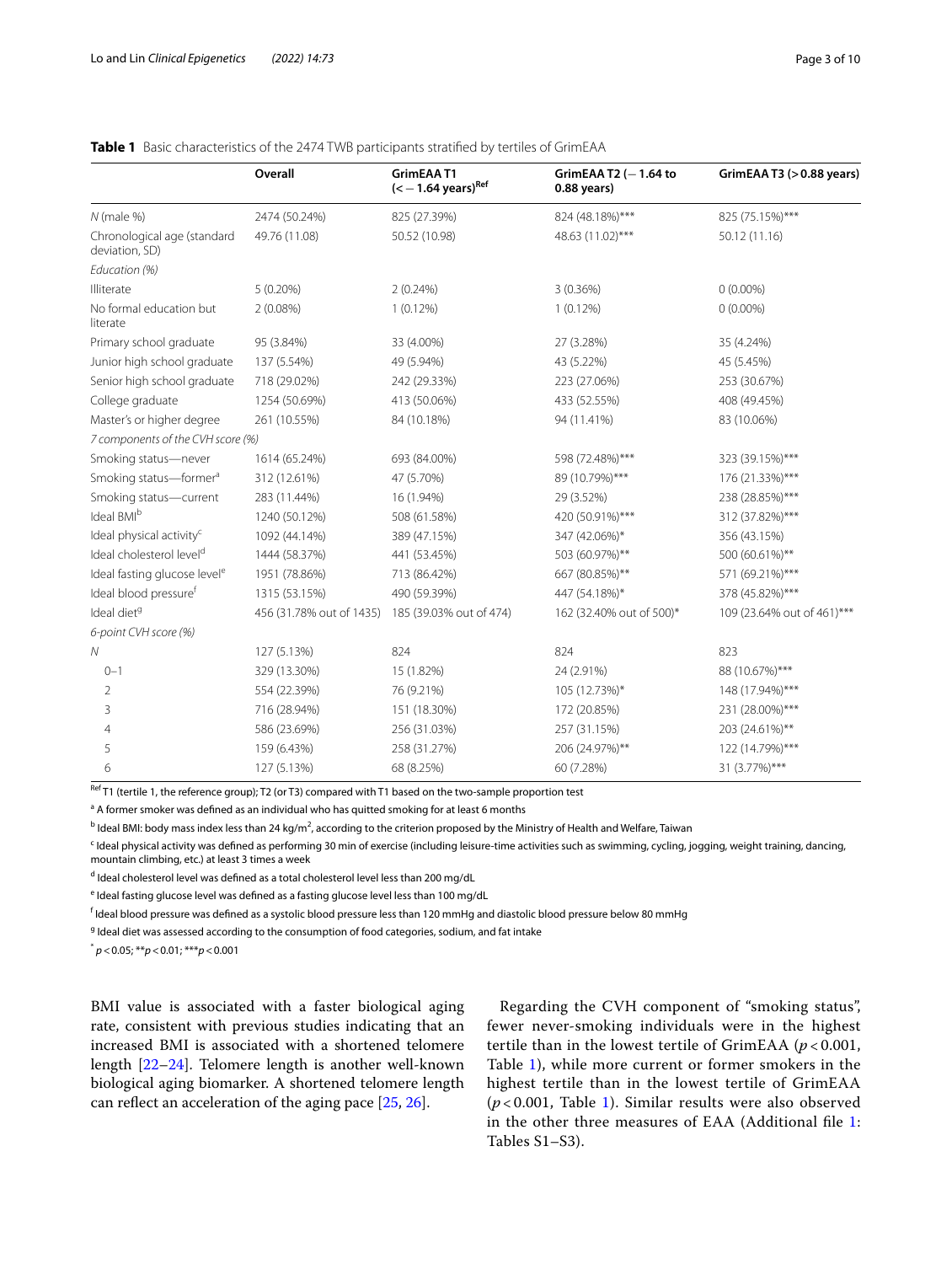|                                                                                                                                                                                                                                                                              |       | Ist generation of epigeneti  | icclocks |                        |                                  |       |                       | 2nd generation of epigenetic clocks                                                          |            |                      |                                     |             |
|------------------------------------------------------------------------------------------------------------------------------------------------------------------------------------------------------------------------------------------------------------------------------|-------|------------------------------|----------|------------------------|----------------------------------|-------|-----------------------|----------------------------------------------------------------------------------------------|------------|----------------------|-------------------------------------|-------------|
|                                                                                                                                                                                                                                                                              | ⊩EAAª |                              |          | HannumEAA <sup>a</sup> |                                  |       | PhenoEAA <sup>a</sup> |                                                                                              |            | GrimEAA <sup>a</sup> |                                     |             |
|                                                                                                                                                                                                                                                                              | Beta  | 95% Cl                       |          | Beta                   | 95% CI                           |       | Beta                  | 95% Cl                                                                                       |            | Beta                 | 95% Cl                              |             |
| Seven-component CVH scores <sup>b</sup>                                                                                                                                                                                                                                      |       |                              |          |                        |                                  |       |                       |                                                                                              |            |                      |                                     |             |
| CVH score (2-level, 7-point)                                                                                                                                                                                                                                                 |       | $-0.101$ $[-0.2475, 0.0458]$ | 0.177    |                        | $-0.122$ [-0.2709,0.0269] 0.108  |       |                       | $-15$ $-125$ $-15$ $-15$ $-15$ $-15$ $-15$ $-15$ $-15$ $-15$ $-15$ $-15$ $-15$ $-15$ $-15$   |            |                      |                                     |             |
| CVH score (3-level, 14-point)                                                                                                                                                                                                                                                |       | $-0.074$ $[-0.1670, 0.0194]$ | 0.120    | $-0.083$               | $[-0.1773, 0.0119]$              | 0.087 |                       | $-0.268$ $[-0.3910,-0.1439]$                                                                 | $2.4E - 5$ |                      | $-0.364$ [-0.4419, -0.2865]         | $1.5E - 19$ |
| Six-component CVH scores <sup>c</sup>                                                                                                                                                                                                                                        |       |                              |          |                        |                                  |       |                       |                                                                                              |            |                      |                                     |             |
| CVH score (2-level, 6-point)                                                                                                                                                                                                                                                 |       | $-0.086$ $[-0.2093, 0.0366]$ | 0.169    | $-0.088$               | $[-0.2092, 0.0324]$ 0.151        |       | $-0.388$              | $[-0.5528, -0.2238]$                                                                         |            |                      | $3.9E-6$ - 0.526 [-0.6289, -0.4222] | $6.1E - 23$ |
| CVH score (3-level, 12-point)                                                                                                                                                                                                                                                |       | $-0.068$ $-0.140$ , 0.0085   | 0.082    |                        | $-0.065$ [-0.1396, 0.0102] 0.091 |       |                       | $-0.278$ $[-0.3798, -0.1761]$ $-8 - 8$ $-6 = -8$ $-0.3777$ $-0.3736$ $-0.3136$ $-0.116 - 30$ |            |                      |                                     |             |
| PIEAA (i.e., intrinsic EAA), HannumEAA, and GrimEAA were calculated according to the four epigenetic clocks: Horvath's clock [11], Hannum et al's clock [10], Levine et al's PhenoAge [12], and Lu et al's GrimAge<br>[13], respectively                                     |       |                              |          |                        |                                  |       |                       |                                                                                              |            |                      |                                     |             |
| $^{\rm b}$ The seven-component CVH score was calculated according to the definition of CVH from the American Heart Association (AHA)                                                                                                                                         |       |                              |          |                        |                                  |       |                       |                                                                                              |            |                      |                                     |             |
| F Because 42% of the 2474 TWB participants were surveyed by the simplified questionnaire without diet information, the six-component CVH score was calculated without the "ideal diet score." Other components<br>followed the same definition of the CVH score from the AHA |       |                              |          |                        |                                  |       |                       |                                                                                              |            |                      |                                     |             |

<span id="page-3-0"></span>

| ۱<br>I<br>ļ<br>I<br>ì<br>i<br>Ï<br>۱<br>¢<br>I<br>Ì<br>I<br>¢<br>Ï<br>l<br>۱<br>j<br>١<br>j<br>í |
|--------------------------------------------------------------------------------------------------|
|                                                                                                  |
| $\sim$ $\sim$ $\sim$<br>1<br>j<br>l<br>١<br>I<br>j<br>ļ<br>i<br>١<br>j                           |
| ł<br>I<br>j                                                                                      |
| ֡֡֡֡֡֡֡֡<br>Ï<br>١<br>י<br>Ï<br>ı                                                                |
| í                                                                                                |
| ۱                                                                                                |
|                                                                                                  |
| í                                                                                                |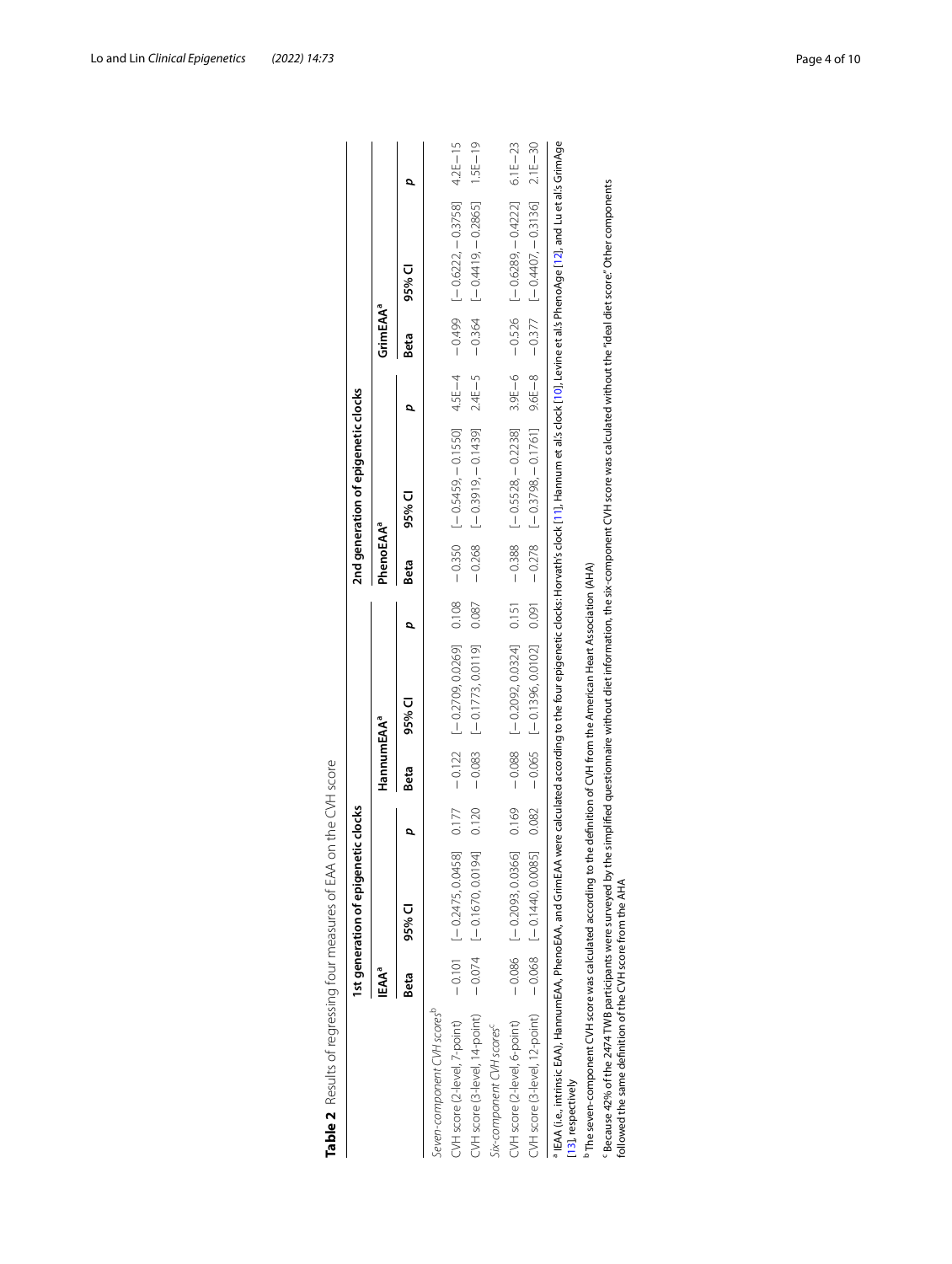For the ideal fasting glucose level, more individuals were in the lowest tertile than in both the second (*p* < 0.01) and the highest tertile of GrimEAA (*p* < 0.001, Table [1](#page-2-0)). Significant differences between the lowest tertile and the second or highest tertile of GrimEAA were also observed in ideal blood pressure and ideal diet (*p* < 0.001, Table [1\)](#page-2-0).

After excluding participants with CVDs  $(n=276)$ or with extreme EAA values  $(n=7$  for HannumEAA;  $n=1$  for IEAA;  $n=2$  for PhenoEAA;  $n=5$  for GrimEAA; Methods), we performed multiple linear regression analysis to investigate the association between the CVH score and the four measures of EAA (HannumEAA, IEAA, PhenoEAA, and GrimEAA), respectively. Because our study sample contained no leukemia cases, no participants were excluded due to leukemia.

Table [2](#page-3-0) shows the results of regressing the four measures of EAA on four different definitions of the CVH score while adjusting for sex, drinking status, and educational attainment (coefficients of covariates are presented in Additional file [1:](#page-7-0) Table S5). All models consistently demonstrated inverse associations between the CVH scores and the levels of EAA, as we can see from the negative regression coefficients of the CVH scores (Beta in Table [2\)](#page-3-0). However, only EAA derived from the second-generation DNAm clocks (i.e., PhenoEAA and GrimEAA) led to significant inverse associations with all four definitions of the CVH score ( $p \leq 4.5E-4$ ).

For the 7-point CVH score, a decrease in one point in the CVH score was associated with a 0.350-year PhenoEAA (*p* = 4.5E−4, 95% CI: 0.1550–0.5459; Table [2\)](#page-3-0) and a 0.499-year GrimEAA (*p* = 4.2E−15, 95% CI: 0.3758–0.6222; Table [2\)](#page-3-0). For the 14-point CVH score, a decrease in one point in the CVH score was associated with a 0.268-year PhenoEAA ( $p = 2.4E-5$ , 95% CI: 0.1439–0.3919; Table [2\)](#page-3-0) and a 0.364-year GrimEAA (*p* = 1.5E−19, 95% CI: 0.2865–0.4419; Table [2](#page-3-0)).

By contrast, IEAA ( $p=0.177$  for 7-point;  $p=0.120$ for 14-point) and HannumEAA ( $p = 0.108$  for 7-point;  $p = 0.087$  for 14-point) were not significantly associated with the CVH scores (Table [2](#page-3-0)). We obtained similar results even when the CVH score was defned by six components (i.e., excluding diet information largely missing in the TWB data), as shown in the bottom two rows of Table [2.](#page-3-0) For the 6-point CVH score, a decrease in one point in the CVH score was associated with a 0.388-year PhenoEAA (*p*=3.9E−6, 95% CI: 0.2238– 0.5528) and a 0.526-year GrimEAA (*p*=6.1E−23, 95% CI: 0.4222–0.6289). For the 12-point CVH score, a decrease in one point in the CVH score was associated with a 0.278-year PhenoEAA (*p*=9.6E−8, 95% CI: 0.1761–0.3798) and a 0.377-year GrimEAA (*p*=2.1E−30, 95% CI: 0.3136–0.4407). Again, IEAA and HannumEAA were not signifcantly associated with the six-component CVH scores (Table [2\)](#page-3-0).

### **Discussion**

In this study, we evaluated the associations of CVH with four measures of EAA through DNAm, clinical, and lifestyle data of 2,474 TWB participants. We found that, among the participants free of CVD, higher CVH scores were associated with lower EAA calculated based on PhenoEAA [[12](#page-8-15)] and GrimEAA [\[13](#page-8-8)] (secondgeneration epigenetic age). In contrast, the associations were not signifcant between the CVH scores and EAA calculated based on Horvath's [\[11](#page-8-10)] and Hannum's [\[10](#page-8-9)] clocks (first-generation epigenetic age). This result was robust to various defnitions of the CVH scores (7-point, 14-point, 6-point, and 12-point scales).

The lack of significance of the association when shifting the EAA measurement from the secondgeneration epigenetic clocks to the frst-generation clocks may result from the diferent purposes of the two generations of clocks. The second-generation epigenetic clocks were trained to refect aging-related physiological conditions, whereas the frst-generation clocks aimed to predict human chronological age [[16](#page-8-13)]. Increased chronological age is an important risk factor for many diseases and cancers. However, it does not account for the heterogeneity of physiological complexity among individuals of the same age. The EAA calculated based on the frst-generation clocks would tend to "inherit" this "ignorance of physiological conditions." By contrast, the second-generation clocksbased EAA is more sensitive to the impacts of CVH [[13](#page-8-8)].

This is one of the first studies to investigate the association of CVH with EAA in Asian populations (specifcally, the Taiwanese population). As most studies of DNAm age were focused on European ancestry populations [\[10](#page-8-9)[–13,](#page-8-8) [15](#page-8-12), [17](#page-8-14), [27](#page-9-3)], our DNAm data from the 2,474 TWB participants were unique as far as the ethnicity is concerned.

Recently, Pottinger et al*.* [\[5](#page-8-4)] investigated the associations of the CVH score with the frst-generation clocks-based EAA [[10](#page-8-9), [11](#page-8-10)] in 2,170 postmenopausal women (aged from 50 to 79 years) from the Women's Health Initiative (WHI) cohort [[28](#page-9-4)]. Unlike our results, Pottinger et al*.* [\[5\]](#page-8-4) showed that ideal CVH was associated with the first-generation clocks-based EAA  $[10, 11]$  $[10, 11]$  $[10, 11]$  $[10, 11]$ . The diferences between the two data sets (WHI [[28](#page-9-4)] and TWB) may result in these inconsistent results. First, among the 2,170 individuals analyzed by Pottinger et al*.*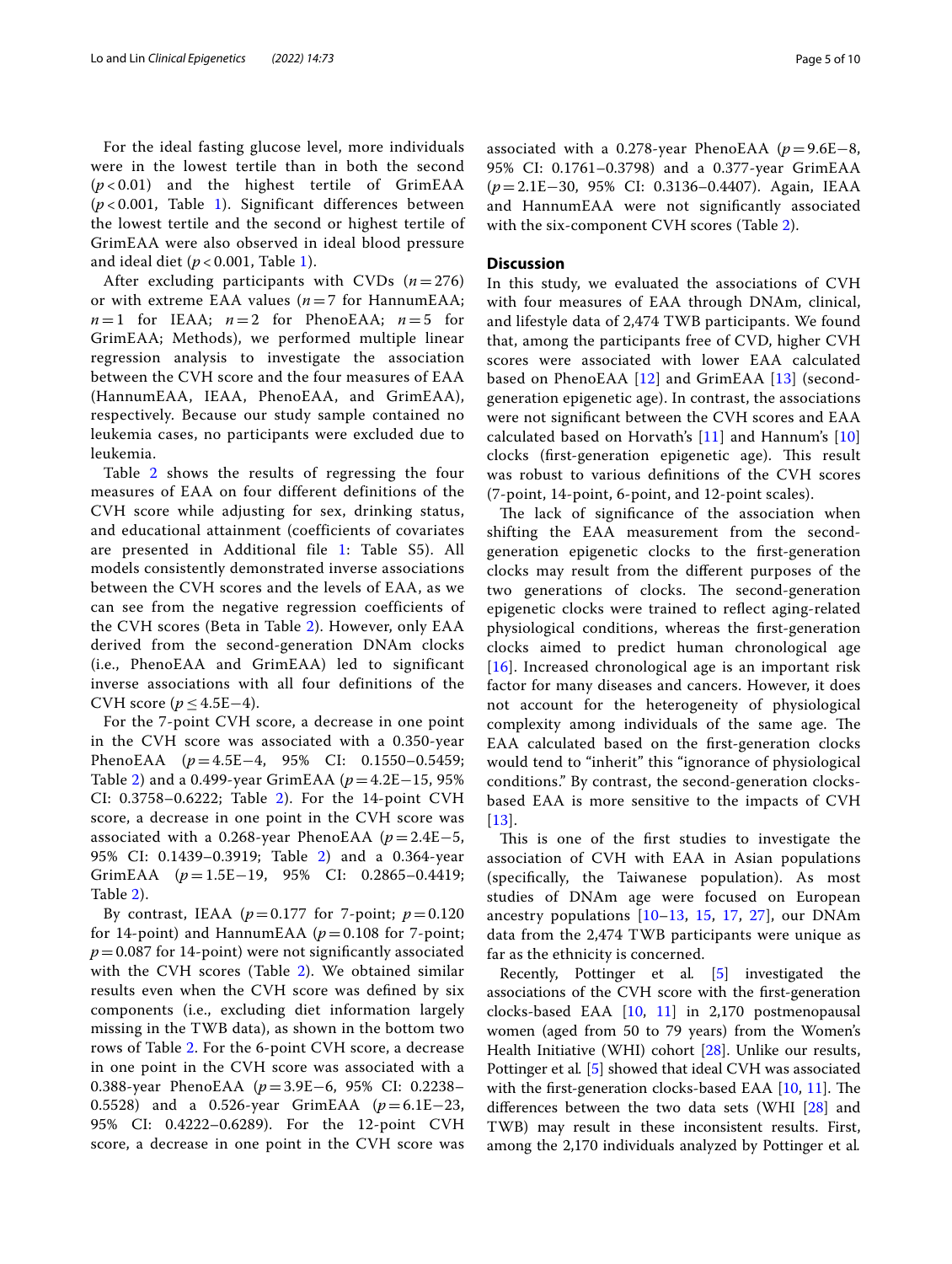[[5\]](#page-8-4), 50% were non-Hispanic white, 25% were African Americans, and 15% were Hispanics. In contrast, most TWB individuals were of Han Chinese ancestry [[29\]](#page-9-5). Second, the 2,170 individuals in Pottinger et al*.*'s study were all postmenopausal women aging from 50 to 79 years [[5\]](#page-8-4), whereas our data included 2,474 men (50.24%) or women (49.76%) aging from 30 to 70 years. The TWB data presented a broader spectrum of sex and age than the WHI cohort [[28\]](#page-9-4).

Joyce et al*.* also investigated the associations of the CVH score with GrimEAA at 3,224 participants from two cohort studies [\[6\]](#page-8-5). DNAm data were measured from 2,106 ofspring participants of the Framingham Heart Study (FHS) at exam 8 (2005–2008) and 1,118 randomly-selected individuals of Coronary Artery Risk Development in Young Adults (CARDIA) study at Y15  $(2000-2001)$  and Y20  $(2005-2006)$ , respectively. Their cross-sectional and longitudinal analyses both showed signifcant associations between the CVH score and GrimEAA  $(p<0.01)$ . Our results were in line with their study, indicating that the association of CVH with GrimEAA can be replicated in the Taiwanese population. Moreover, we here investigated the other three epigenetic clocks as well (Hannum et al*.*'s clock [[10\]](#page-8-9), Horvath's clock [[11\]](#page-8-10), and Levine et al*.*'s PhenoAge [[12\]](#page-8-15)), and we have obtained consistent results within each generation of epigenetic clocks. Our study demonstrates that, for even CVD-free individuals, ideal CVH is important with its link to a slower aging rate in an Asian population.

## **Conclusions**

This is one of the first studies to comprehensively investigate the associations of CVH with four epigenetic clocks. Ideal CVH is associated with lower levels of EAA calculated according to the second-generation epigenetic clocks in an Asian population. Having an ideal CVH status can lower EAA and reduce the risk of aging-related disorders.

## <span id="page-5-0"></span>**Methods**

## **Taiwan Biobank**

The TWB has recruited $\sim$ 153,543 community-based volunteers living in Taiwan since October 2012. The written informed consent of each participant was obtained before joining the study. Participants provided blood and urine samples and then underwent physical examinations. Clinical factors of participants were examined and recorded by the TWB. For example, serum glucose was measured with a Hitachi LST008 analyzer (Hitachi High-Technologies, Tokyo, Japan) after a fast for at least 6 h. Participants' lifestyle factors such as dietary habits, cigarette smoking, physical exercise, educational

attainment, and alcohol consumption were collected through a face-to-face interview with TWB researchers.

Because responding to all items in the original TWB questionnaire was time-consuming, a simplifed version of the questionnaire was developed to speed up the interview process. Diet-related questions were not included in this simplifed version of the questionnaire. As a result, the diet information of 42% of the 2474 individuals was missing because 1039 participants chose the simplifed questionnaire.

From 2016 to 2021, the TWB randomly selected 2474 participants for DNAm quantification analysis. The Illumina Infnium MethylationEPIC BeadChip (Illumina, Inc., San Diego, CA) was used to analyze their blood DNAm levels.

The TWB was approved by the Ethics and Governance Council of Taiwan Biobank and the Institutional Review Board on Biomedical Science Research/IRB-BM at Academia Sinica. The TWB approved our access to the data on February 18, 2020, with an application number of TWBR10810-07. Our study was also approved by the Research Ethics Committee of National Taiwan University Hospital (NTUH-REC no. 201805050RINB). Written informed consent was obtained from each individual, following the principles of the Declaration of Helsinki and the institutional requirements.

#### **Epigenetic age acceleration**

The quality control and normalization of the DNAm data can be found in our previous works [[20,](#page-8-19) [21\]](#page-8-17). Briefy speaking, the quality of all 2474 samples was satisfactory according to the quality control process of DNAm data [\[30](#page-9-6)]. Our intensity data were normalized with the normal-exponential out-of-band (noob) method [[31](#page-9-7)] implemented by the *preprocessNoob* function in the R package minfi v1.36 [[32\]](#page-9-8).

To calculate epigenetic age, we uploaded the DNAm data quantifed through the blood samples of the 2474 TWB participants to the online DNAm Age Calculator developed by Horvath's laboratory ([https://dnamage.](https://dnamage.genetics.ucla.edu/new) [genetics.ucla.edu/new\)](https://dnamage.genetics.ucla.edu/new). Four epigenetic clocks were applied, including Hannum et al*.*'s clock [[10](#page-8-9)], Horvath's clock [\[11\]](#page-8-10), Levine et al*.*'s PhenoAge [[12\]](#page-8-15), and Lu et al*.*'s GrimAge [[13\]](#page-8-8). Once the epigenetic age was calculated, four measures of EAA (HannumEAA, IEAA, PhenoEAA, and GrimEAA, respectively) were then obtained by the residuals of regressing the corresponding DNAm age on chronological age.

According to the defnition of residuals, EAA is the diference between one's DNAm age and the predicted DNAm age of individuals at the same chronological age. Positive EAA levels indicate that individuals are aging faster than the expected aging rate at the same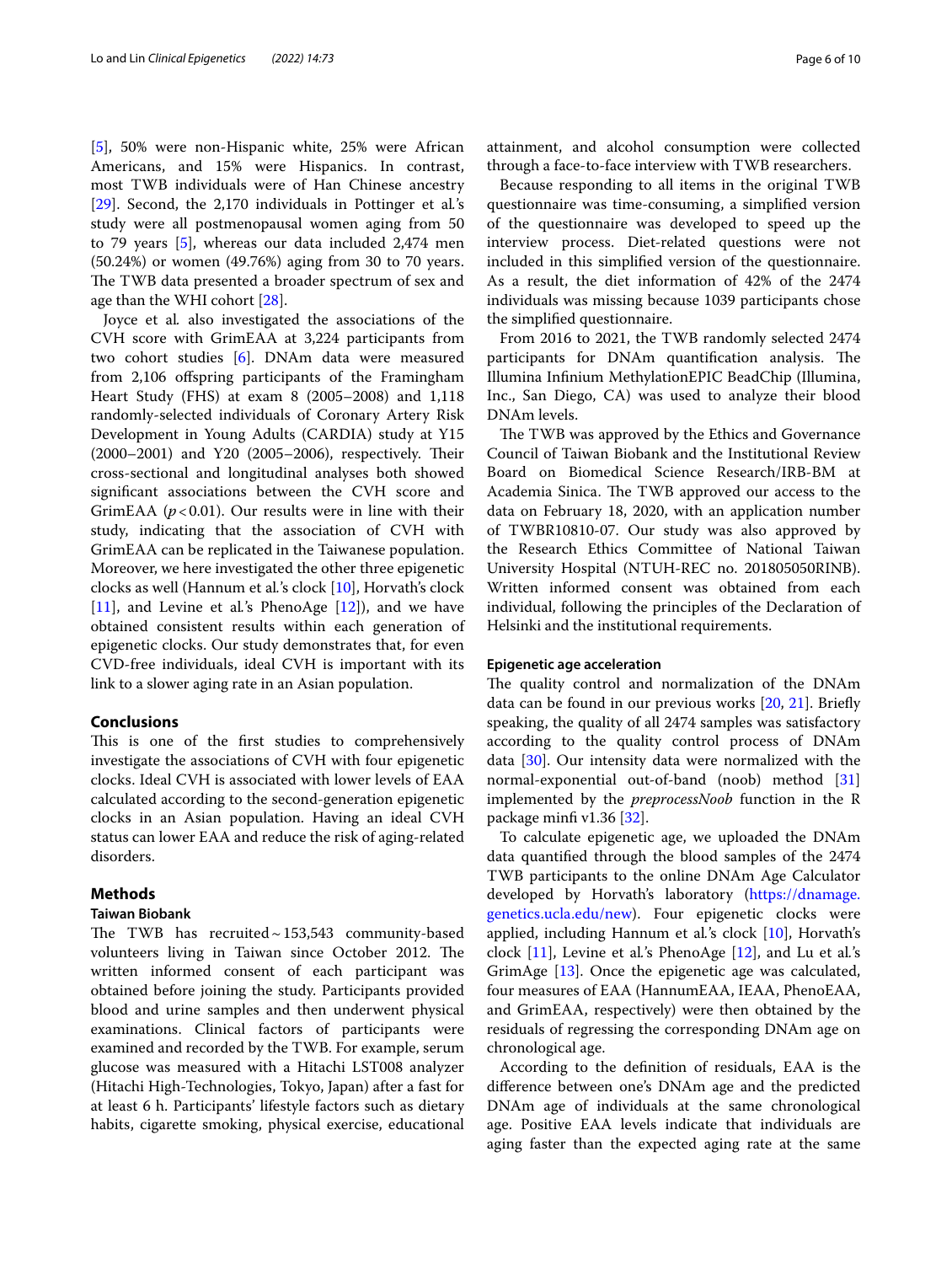<span id="page-6-0"></span>**Table 3** Ideal CVH criterion (the 14-point CVH score)

|                                                       | Poor: 0 point <sup>a</sup> | Intermediate: 1 point <sup>a</sup>       | Ideal: 2 points <sup>a</sup>                       |
|-------------------------------------------------------|----------------------------|------------------------------------------|----------------------------------------------------|
| Lifestyle factors                                     |                            |                                          |                                                    |
| Smoking status                                        | Current                    | Former (quit $<$ 6 months)               | Never or former <sup>b</sup> (quit $\geq 6$ month) |
| Physical activity (regular exercise) <sup>c</sup>     | Never                      | Between never and regular                | 30 min 3 times a week (Regular exercise)           |
| Ideal diet (Ideal diet score summed<br>from Table S4) | $0 - 5$                    | $6 - 11$                                 | $12 - 17$                                          |
| Clinical factors                                      |                            |                                          |                                                    |
| BMI ( $kg/m2$ )                                       | BM > 27                    | 24 < BMI < 27                            | BM < 24                                            |
| Total cholesterol (mg/dL)                             | TC > 240                   | 200 < TC < 240                           | TC < 200                                           |
| Blood pressure level <sup>d</sup> (mmHq)              | $SBP > 140$ or $DBP > 90$  | $120 <$ SBP $<$ 140 or 80 $<$ DBP $<$ 90 | $SBP < 120$ and $DBP < 80$                         |
| Fasting glucose (mg/dL)                               | Fasting glucose $\geq$ 126 | $100 \leq$ Fasting glucose < 126         | Fasting glucose $<$ 100                            |

<sup>a</sup> For the 7-point CVH score, each component was scored as 1 if ideal, 0 if intermediate or poor

<sup>b</sup> According to the TWB questionnaire, former smokers were defined as individuals who have quitted smoking for at least 6 months

<sup>c</sup> Regular exercise was defined as performing exercise for 30 min at least 3 times a week. The exercise included leisure-time activities such as swimming, cycling,

jogging, weight training, dancing, and mountain climbing, etc.

<sup>d</sup> *SBP* Systolic blood pressure, *DBP* Diastolic blood pressure

chronological age. Contrarily, negative EAA levels imply that individuals are aging slower than the expected aging rate at the same chronological age.

## **Cardiovascular health score**

CVH scores were calculated according to AHA's "Life's simple seven" CVH metrics  $[1]$  $[1]$ . The seven components include smoking status, physical activity, dietary habits, BMI, total cholesterol, blood pressure, and fasting glucose (Table [3\)](#page-6-0). The CVH score integrates the seven components mentioned above, representing individuals' health in cardiovascular conditions. Two diferent scales were used to evaluate the idealness of each CVH component. Each component was scored as 0–1 on a 2-level scale (ideal vs. not ideal) or 0–2 on a 3-level scale (poor, intermediate, or ideal) (Table [3](#page-6-0)). Therefore, a 7-point CVH score and a 14-point CVH score were obtained by summing up all scores from the seven components.

A higher CVH score refects a better overall CVH condition, associated with a lower incidence of CVDrelated mortality and morbidity [\[33](#page-9-9)[–35\]](#page-9-10). Generally, an individual's CVH was categorized as favorable given at least 5 CVH components achieving the ideal criteria (i.e., CVH score  $\geq$  5 points on the 7-point scale, or CVH score  $\geq$  10 points on the 14-point scale); moderate given 3–4 components fulflling the ideal criteria; unfavorable given $\leq$  2 components achieving the ideal standards (i.e., CVH score  $\leq$  2 points on the 7-point scale, or CVH score  $\leq$  4 points on the 14-point scale) [[36–](#page-9-11)[38](#page-9-12)].

Some studies have suggested more stringent BMI cutoff levels for East Asians  $[39-41]$  $[39-41]$  $[39-41]$ . BMI > 24 has been found to be a risk factor for CVD, type 2 diabetes, and metabolic syndromes in Taiwanese populations [\[42,](#page-9-15) [43](#page-9-16)]. Therefore, according to the definition by the Ministry of Health and Welfare of Taiwan, BMI over 24 was defned as overweight, and BMI over 27 was regarded as obesity (Table [3\)](#page-6-0).

To let "smoking status" be consistent with the TWB questionnaire, we adjusted the defnition of a former smoker from quitting smoking for at least 12–6 months. Moreover, regarding "ideal diet," because TWB did not survey the amount of various foods consumed every day, the scoring of ideal diet was modifed according to 17 diet-related questions in the TWB questionnaire (Additional fle [1](#page-7-0): Table S4). Furthermore, 42% of the 2474 participants chose the simplifed version of the TWB questionnaire, and therefore the diet-related information was only available for 58% of the individuals in our study. To not compromise the statistical power by only analyzing 58% of the data, we also calculated a 6-component CVH score while removing the "ideal diet" component. Therefore, we had a 6-point scale and a 12-point scale of the CVH score, following the 2-level and 3-level scoring rules, respectively.

## **Exclusion criteria**

Similar to the previous study linking CVH with EAA (focusing on the WHI data) [[5\]](#page-8-4), we excluded participants diagnosed with leukemia or CVDs and participants with extreme EAA levels. Including leukemia cases into DNAm data analysis may introduce bias [[5\]](#page-8-4) and reduce the precision of DNAm clock models  $[44]$  $[44]$  $[44]$ . Therefore, participants with leukemia diagnoses were excluded from our research. However, because no individuals have been diagnosed with leukemia in our study sample, we did not exclude any participants due to this criterion.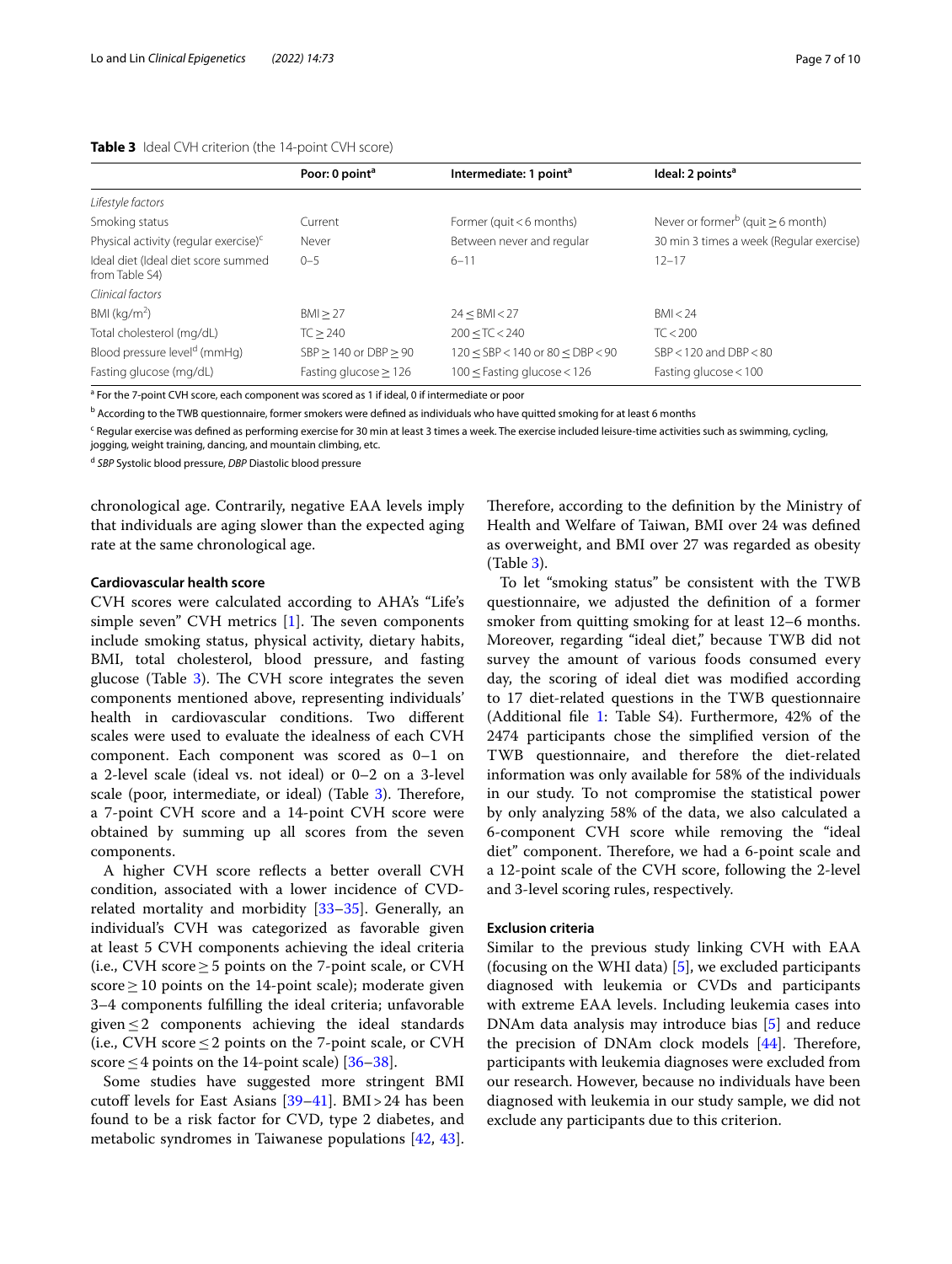Following the World Health Organization (WHO) defnition, CVDs included the diagnosis of valvular heart disease, coronary artery disease, arrhythmia, cardiomyopathy, congenital heart disease, apoplexy or any other diseases involving blood vessels or the heart. We removed 276 participants with CVDs because we aimed to test the associations of the CVH scores with EAA among Asian individuals without CVDs.

Moreover, extreme outliers were defned if EAA  $> Q_3 + 3 \times IQR$  or EAA  $< Q_1 - 3 \times IQR$ , where Q1 and Q3 were the 25th and 75th percentiles and  $IQR = Q_3 - Q_1$  (i.e., interquartile range). Among the 2474 TWB participants, 7, 1, 2, and 5 extreme outliers were excluded from our analyses for HannumEAA, IEAA, PhenoEAA, and GrimEAA, respectively.

## **Statistical analysis**

To investigate the association of CVH with EAA, we regressed each of the four measures of EAA (HannumEAA [\[10\]](#page-8-9), IEAA [\[11](#page-8-10)], PhenoEAA [\[12](#page-8-15)], and GrimEAA [[13\]](#page-8-8)) on the CVH score after excluding 276 participants with CVDs and participants with extreme EAA levels.

For the regression analysis, we considered the following model:

$$
EAA = \beta_0 + \beta_1 CVH_{score} + \beta_2 SEX + \beta_3 DRK + \beta_4 EDU + \varepsilon,
$$
\n(1)

where EAA was served as the response variable, the CVH score was the primary explanatory variable, and  $\varepsilon$  was the random error term. Four diferent calculations of the CVH scores (7-point, 14-point, 6-point, and 12-point) were included in our analyses to evaluate whether our main conclusions may be sensitive to the CVH scoring scales or the exclusion of diet information. A total of 16 regression models were therefore ftted according to four measures of EAA (IEAA, HannumEAA, PhenoEAA, and GrimEAA) and four defnitions of the CVH score (6-, 7-, 12-, and 14-point scales).

Similar to the two previous studies linking CVH with EAA [\[5](#page-8-4), [6\]](#page-8-5), all our models were adjusted for sex (SEX), alcohol drinking status (yes vs. no), and educational attainment (an integer ranging from 1 to 7). Drinking (DRK) was defned as an individual having more than 150 mL intake of alcohol per week for at least 6 months. Educational attainment (EDU) was classifed into seven categories (1: Illiterate; 2: No formal education but literate; …; 7: Master's or higher degree), as listed in Table [1](#page-2-0).

We considered EDU a covariate because it was associated with EAA based on various DNAm clocks [[45,](#page-9-18) [46\]](#page-9-19). Moreover, EDU was also adjusted in the models of the two previous studies linking CVH with EAA

[[5,](#page-8-4) [6](#page-8-5)]. In our analyses, EDU was inversely associated with GrimEAA in the 6-point and 12-point CVH score models (both  $p=0.002$ , Additional file [1](#page-7-0): Table S5) and PhenoEAA in all models  $(p<0.05$ , Additional file [1](#page-7-0): Table S5).

Variance infation factor (VIF) values were calculated (Additional fle [1:](#page-7-0) Table S6) to check multicollinearity. All VIF values were controlled under 1.2 (the largest VIF value was 1.1842). No multicollinearity among the explanatory variables was detected in all our models.

Regarding the model evaluation, we performed residual analyses (Additional fle [1:](#page-7-0) Figs. S1–S4) to check the assumptions of normality and constant variance. No substantial violation of these two assumptions was observed in regression models based on IEAA (Additional fle [1](#page-7-0): Fig. S1), HannumEAA (Additional fle [1:](#page-7-0) Fig. S2), and PhenoEAA (Additional fle [1:](#page-7-0) Fig. S3). However, the quantile–quantile plots of the models based on GrimEAA (Additional fle [1](#page-7-0): Fig. S4) showed that the residuals followed distributions with heavier tails than the normal distribution.

Deviations from normality usually do not bias the regression coefficients (Beta in Table [2\)](#page-3-0)  $[47, 48]$  $[47, 48]$  $[47, 48]$ . To evaluate whether our statistical signifcance (*p*-values) may be sensitive to the violation of the normality assumption, we further performed the rank-based inverse normal transformation (rank-based INT) on GrimEAA (Additional file [1](#page-7-0): Fig.  $S8$ ). Through this transformation, no substantial violation of the assumption of normality or constant variance was observed for any model (Additional fle [1](#page-7-0): Fig. S8). Results of using the rankbased INT on the four measures of EAA as the response variable in model (1) were shown in Additional fle [1](#page-7-0): Table S7. The statistical significance was similar to our original results (Table [2\)](#page-3-0).

#### **Abbreviations**

CVH: Cardiovascular health; AHA: American Heart Association; EAA: Epigenetic age acceleration; DNAm: DNA methylation; TWB: Taiwan Biobank; IEAA: Intrinsic EAA; EEAA: Extrinsic EAA; CVH score: Cardiovascular health score; BMI: Body mass index; CVD: Cardiovascular disease; CpG: Cytosine-phosphateguanine; WHI: Women's Health Initiative; CARDIA: Coronary Artery Risk Development in Young Adults; FHS: Framingham Heart Study; IRB-BM: Institutional Review Board on Biomedical Science Research; NTU: National Taiwan University; NTUH: National Taiwan University Hospital; CI: Confdence interval; SD: Standard deviation; VIF: Variance infation factor; INT: Inverse normal transformation; WHO: World Health Organization.

#### **Supplementary Information**

The online version contains supplementary material available at [https://doi.](https://doi.org/10.1186/s13148-022-01295-7) [org/10.1186/s13148-022-01295-7](https://doi.org/10.1186/s13148-022-01295-7).

<span id="page-7-0"></span>**Additional fle 1. Table S1.** Basic characteristics of the 2474 TWB participants stratifed by tertiles of PhenoEAA. **Table S2.** Basic characteristics of the 2474 TWB participants stratifed by tertiles of IEAA. **Table S3.** Basic characteristics of the 2474 TWB participants stratifed by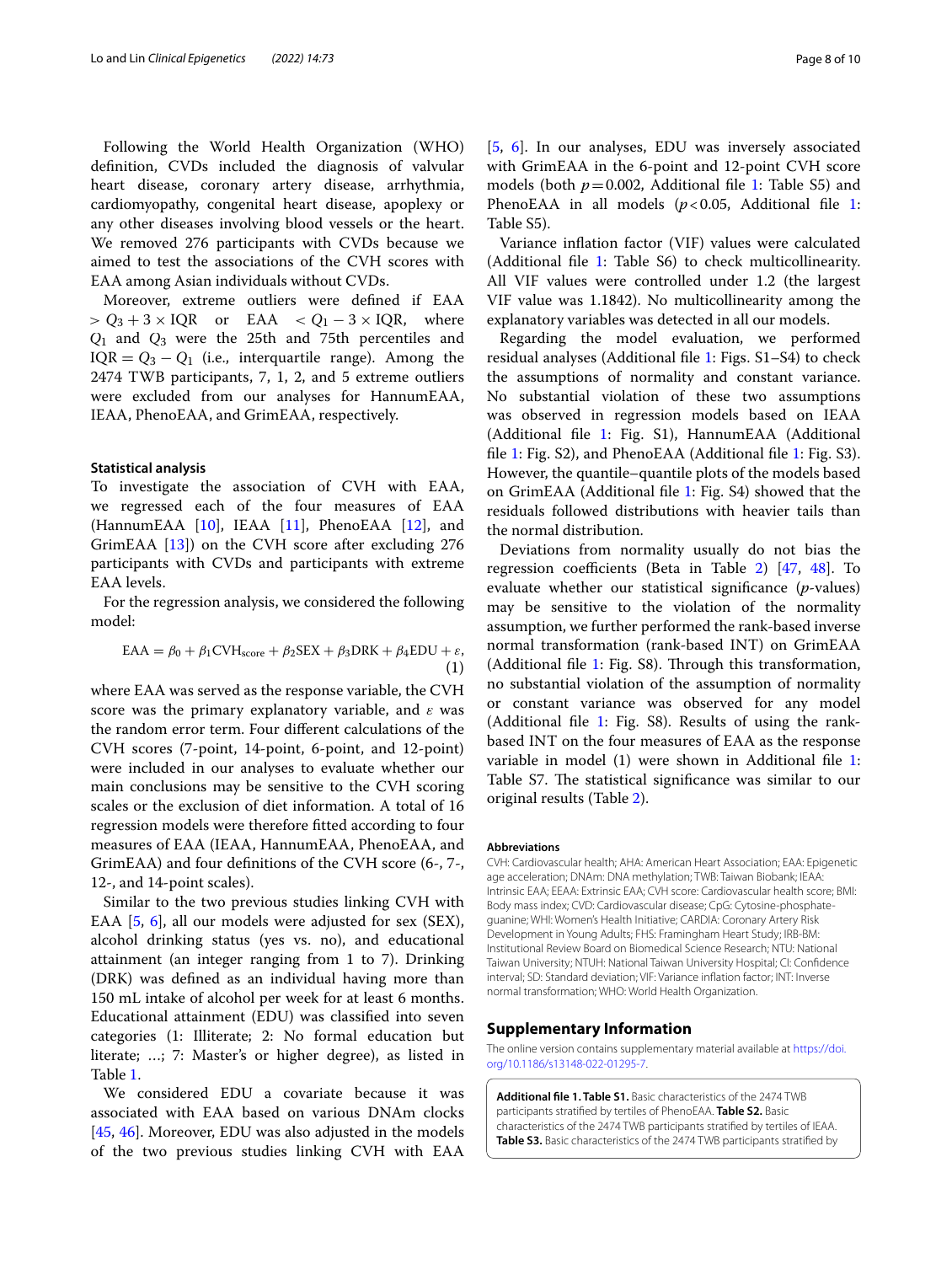tertiles of HannumEAA. **Table S4.** The 17 diet-related questions in the TWB questionnaire. **Table S5.** Regression coefficients of all the covariates included in statistical models. **Table S6.** Variance infation factors (VIF) to check multicollinearity. **Table S7.** Regressing rank-based inverse normal transformation of the four measures of EAA on the CVH score. **Figure S1.** Residual and Normal Quantile-Quantile plots for regression models based on IEAA. **Figure S2.** Residual and Normal Quantile-Quantile plots for regression models based on HannumEAA. **Figure S3.** Residual and Normal Quantile-Quantile plots for regression models based on PhenoEAA. **Figure S4.** Residual and Normal Quantile-Quantile plots for regression models based on GrimEAA. **Figure S5.** Residual and Normal Quantile-Quantile plots for rank-based inverse normal transformation (rank-based INT) of IEAA. **Figure S6.** Residual and Normal Quantile-Quantile plots for rank-based inverse normal transformation (rank-based INT) of HannumEAA. **Figure S7.** Residual and Normal Quantile-Quantile plots for rank-based inverse normal transformation (rank-based INT) of PhenoEAA. **Figure S8.** Residual and Normal Quantile-Quantile plots for rank-based inverse normal transformation (rank-based INT) of GrimEAA.

#### **Acknowledgments**

The authors would like to thank three anonymous reviewers for their insightful and constructive comments, and the Taiwan Biobank for approving our application to access the data.

#### **Author contributions**

This study was conceived, designed, and interpreted by YHL and WYL. YHL performed statistical analyses and drafted the manuscript. WYL supervised this study and substantively revised the manuscript. Both authors read and approved the fnal manuscript.

#### **Funding**

This study was supported by the Ministry of Science and Technology of Taiwan (Grant Numbers MOST 107-2314-B-002-195-MY3 and 110-2314-B-002-071 to Wan-Yu Lin).

#### **Availability of data and materials**

The datasets used and analyzed during the current study are available from [https://www.twbiobank.org.tw/.](https://www.twbiobank.org.tw/)

#### **Declarations**

#### **Ethics approval and consent to participate**

TWB was approved by the Institutional Review Board on Biomedical Science Research/IRB-BM, Academia Sinica, and also by the Ethics and Governance Council of Taiwan Biobank, Taiwan. Written informed consent was obtained from each participant in accordance with institutional requirements and the principles of the Declaration of Helsinki. Our use of the TWB research data was approved by TWB on February 18, 2020 (application number: TWBR10810-07). This study further received approval from the Research Ethics Committee of National Taiwan University Hospital (NTUH-REC no. 201805050RINB). Informed consent was obtained from all individual participants included in this study.

#### **Consent for publication**

Not applicable.

#### **Competing interests**

The authors declare that they have no competing interests.

#### **Author details**

<sup>1</sup> Institute of Epidemiology and Preventive Medicine, College of Public Health, National Taiwan University, Room 501, No. 17, Xu‑Zhou Road, Taipei 100, Taiwan. <sup>2</sup> Master of Public Health Degree Program, College of Public Health, National Taiwan University, Taipei, Taiwan. <sup>3</sup> Department of Public Health, College of Public Health, National Taiwan University, Taipei, Taiwan.

Received: 10 February 2022 Accepted: 22 May 2022

#### **References**

- <span id="page-8-0"></span>Lloyd-Jones DM, Hong Y, Labarthe D, Mozaffarian D, Appel LJ, Van Horn L, Greenlund K, Daniels S, Nichol G, Tomaselli GF. Defning and setting national goals for cardiovascular health promotion and disease reduction: the American Heart Association's strategic Impact Goal through 2020 and beyond. Circulation. 2010;121(4):586–613.
- <span id="page-8-1"></span>2. Gao B, Wang F, Zhu M, Wang J, Zhou M, Zhang L, Zhao M. Cardiovascular health metrics and all-cause mortality and mortality from major noncommunicable chronic diseases among Chinese adult population. Int J Cardiol. 2020;313:123–8.
- <span id="page-8-2"></span>3. Agostinis-Sobrinho C, Werneck AO, Kievišienė J, Moreira C, Ramírez-Vélez R, Rosário R, Norkiene S, Lopes L, Mota J, Santos R. Ideal cardiovascular health status and health-related quality of life in adolescents: the LABMED physical activity study. Rev Paul Pediatr. 2021;39:e2019343.
- <span id="page-8-3"></span>4. Wu X, Liu X, Liao W, Kang N, Sang S, Abdulai T, Niu M, He Y, Zhai Z, Pan M, et al. The association between ideal cardiovascular health and healthrelated quality of life in adults: a population-based cross-sectional study. Int J Public Health. 2021;66:592043.
- <span id="page-8-4"></span>5. Pottinger TD, Khan SS, Zheng Y, Zhang W, Tindle HA, Allison M, Wells G, Shadyab AH, Nassir R, Martin LW, et al. Association of cardiovascular health and epigenetic age acceleration. Clin Epigenetics. 2021;13(1):42.
- <span id="page-8-5"></span>6. Joyce BT, Gao T, Zheng Y, Ma J, Hwang SJ, Liu L, Nannini D, Horvath S, Lu AT, Bai Allen N, et al. Epigenetic age acceleration refects long-term cardiovascular health. Circ Res. 2021;129(8):770–81.
- <span id="page-8-6"></span>7. Jones MJ, Goodman SJ, Kobor MS. DNA methylation and healthy human aging. Aging Cell. 2015;14(6):924–32.
- 8. Saul D, Kosinsky RL. Epigenetics of aging and aging-associated diseases. Int J Mol Sci. 2021;22(1):401.
- <span id="page-8-7"></span>9. He X, Liu J, Liu B, Shi J. The use of DNA methylation clock in aging research. Exp Biol Med (Maywood). 2021;246(4):436–46.
- <span id="page-8-9"></span>10. Hannum G, Guinney J, Zhao L, Zhang L, Hughes G, Sadda S, Klotzle B, Bibikova M, Fan JB, Gao Y, et al. Genome-wide methylation profles reveal quantitative views of human aging rates. Mol Cell. 2013;49(2):359–67.
- <span id="page-8-10"></span>11. Horvath S. DNA methylation age of human tissues and cell types. Genome Biol. 2013;14(10):R115.
- <span id="page-8-15"></span>12. Levine ME, Lu AT, Quach A, Chen BH, Assimes TL, Bandinelli S, Hou L, Baccarelli AA, Stewart JD, Li Y, et al. An epigenetic biomarker of aging for lifespan and healthspan. Aging (Albany NY). 2018;10(4):573–91.
- <span id="page-8-8"></span>13. Lu AT, Quach A, Wilson JG, Reiner AP, Aviv A, Raj K, Hou L, Baccarelli AA, Li Y, Stewart JD, et al. DNA methylation GrimAge strongly predicts lifespan and healthspan. Aging (Albany NY). 2019;11(2):303–27.
- <span id="page-8-11"></span>14. Zou H, Hastie T. Regularization and variable selection via the elastic net. J R Stat Soc Ser B Stat Methodol. 2005;67:301–20.
- <span id="page-8-12"></span>15. Horvath S, Raj K. DNA methylation-based biomarkers and the epigenetic clock theory of ageing. Nat Rev Genet. 2018;19(6):371–84.
- <span id="page-8-13"></span>16. Noroozi R, Ghafouri-Fard S, Pisarek A, Rudnicka J, Spólnicka M, Branicki W, Taheri M, Pośpiech E. DNA methylation-based age clocks: From age prediction to age reversion. Ageing Res Rev. 2021;68:101314.
- <span id="page-8-14"></span>17. McCrory C, Fiorito G, Hernandez B, Polidoro S, O'Halloran AM, Hever A, Ni Cheallaigh C, Lu AT, Horvath S, Vineis P, et al. GrimAge outperforms other epigenetic clocks in the prediction of age-related clinical phenotypes and all-cause mortality. J Gerontol A Biol Sci Med Sci. 2021;76(5):741–9.
- <span id="page-8-16"></span>18. White AJ, Kresovich JK, Xu Z, Sandler DP, Taylor JA. Shift work, DNA methylation and epigenetic age. Int J Epidemiol. 2019;48(5):1536–44.
- 19. McEwen LM, Jones MJ, Lin DTS, Edgar RD, Husquin LT, MacIsaac JL, Ramadori KE, Morin AM, Rider CF, Carlsten C, et al. Systematic evaluation of DNA methylation age estimation with common preprocessing methods and the Infnium MethylationEPIC BeadChip array. Clin Epigenetics. 2018;10(1):123.
- <span id="page-8-19"></span>20. Lin WY, Wang YC, Teng IH, Liu C, Lou XY. Associations of fve obesity metrics with epigenetic age acceleration: evidence from 2474 Taiwan Biobank participants. Obesity (Silver Spring). 2021;29(10):1731–8.
- <span id="page-8-17"></span>21. Lin WY. Genome-wide association study for four measures of epigenetic age acceleration and two epigenetic surrogate markers using DNA methylation data from Taiwan biobank. Hum Mol Genet 2021.
- <span id="page-8-18"></span>22. Batsis JA, Mackenzie TA, Vasquez E, Germain CM, Emeny RT, Rippberger P, Lopez-Jimenez F, Bartels SJ. Association of adiposity, telomere length and mortality: data from the NHANES 1999–2002. Int J Obes (Lond). 2018;42(2):198–204.